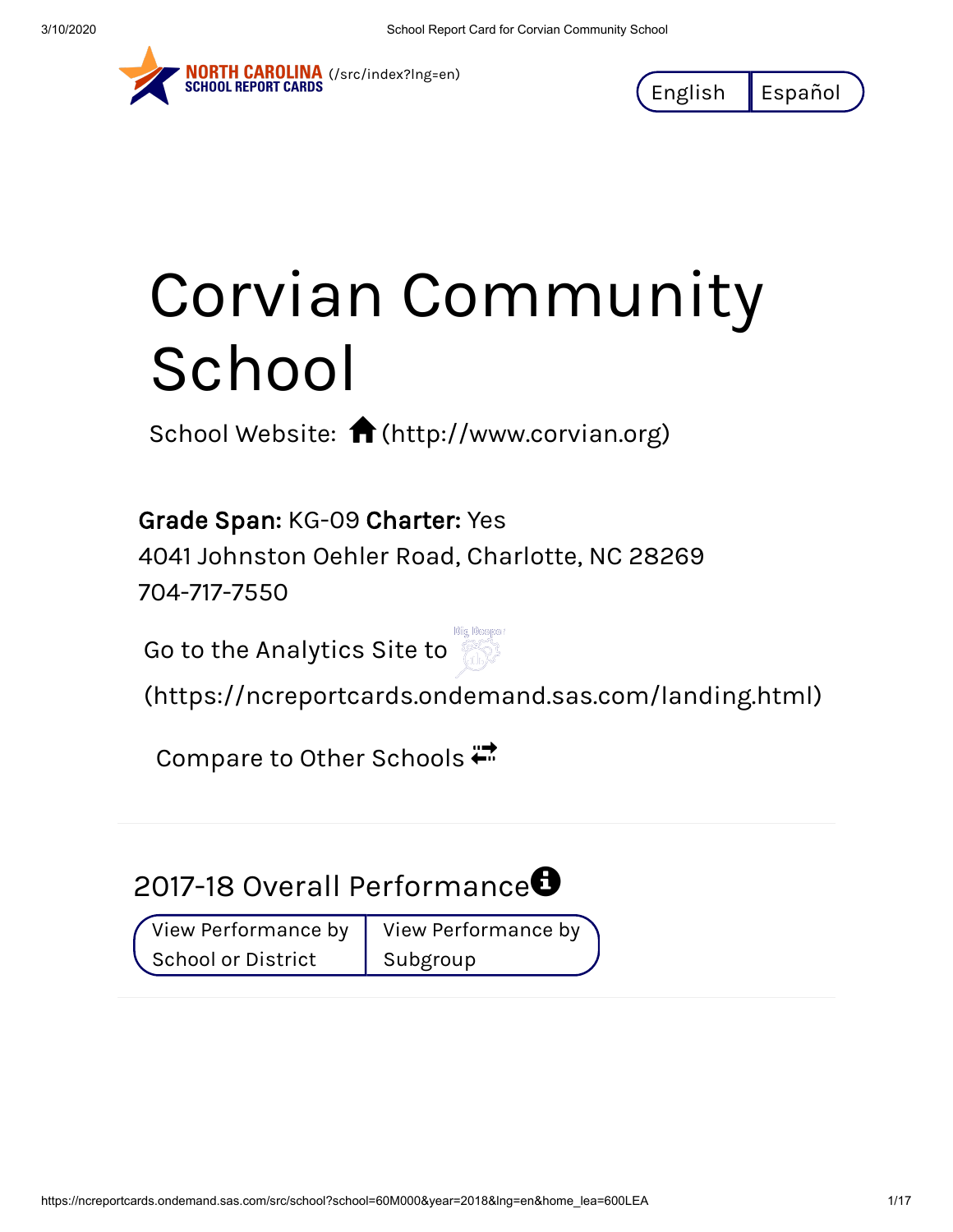B<sup>a</sup> 2017-18 GRADE

# 79

### PERFORMANCE GRADE SCORE



| Growth<br>Range | Growth<br>Status |  |
|-----------------|------------------|--|
| 85.0-100.0      | Exceeded         |  |
| 70.0-84.9       | Met              |  |
| 50.0-69.9       | Not Met          |  |

## Performance Grade Score History

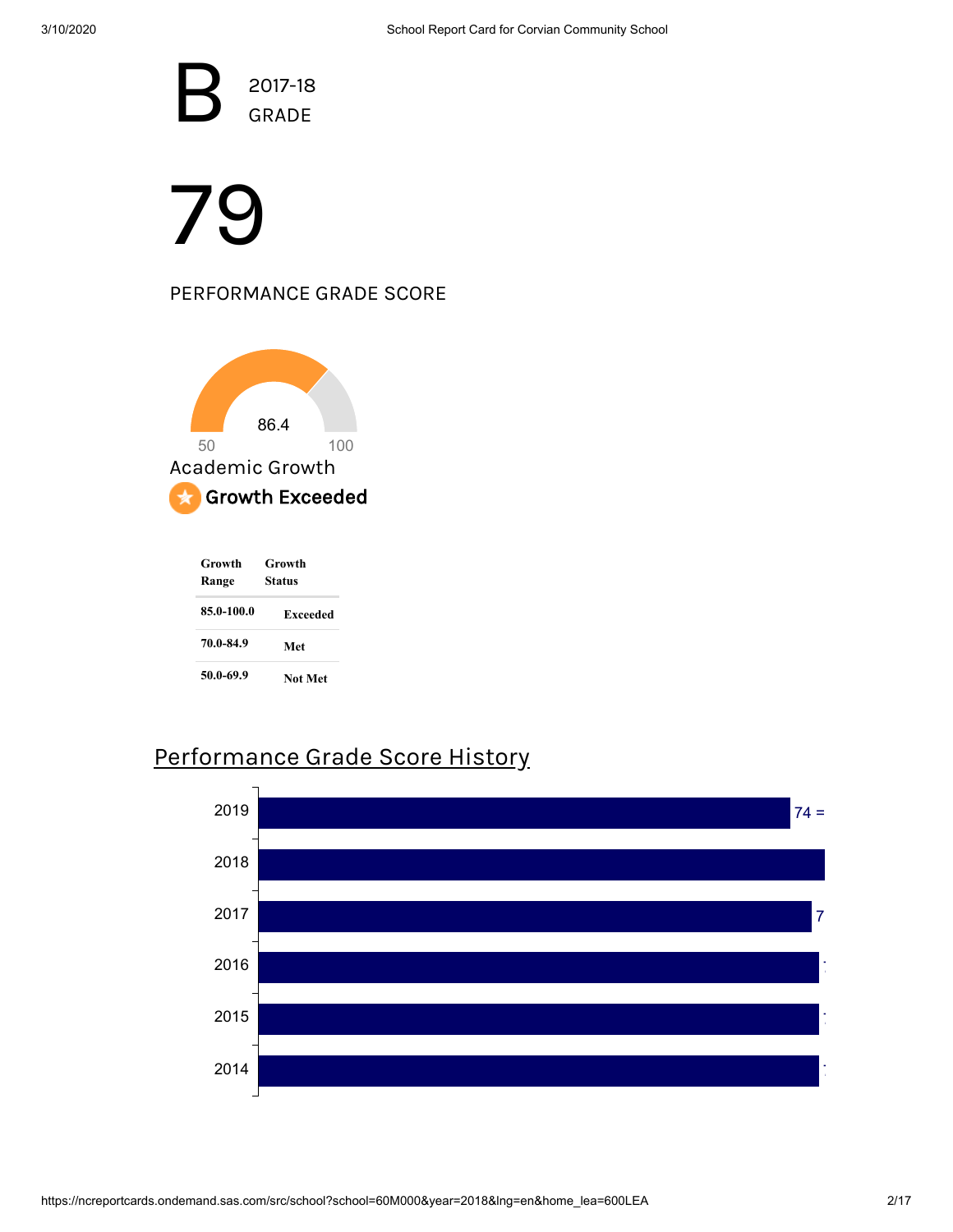



*Note - To protect student privacy, some data values for small groups will be suppressed as "> 95%" or "< 5%" in the charts or tables below. For counts less than 10, no data will be displayed.*

2017-18 Student Characteristics & Participation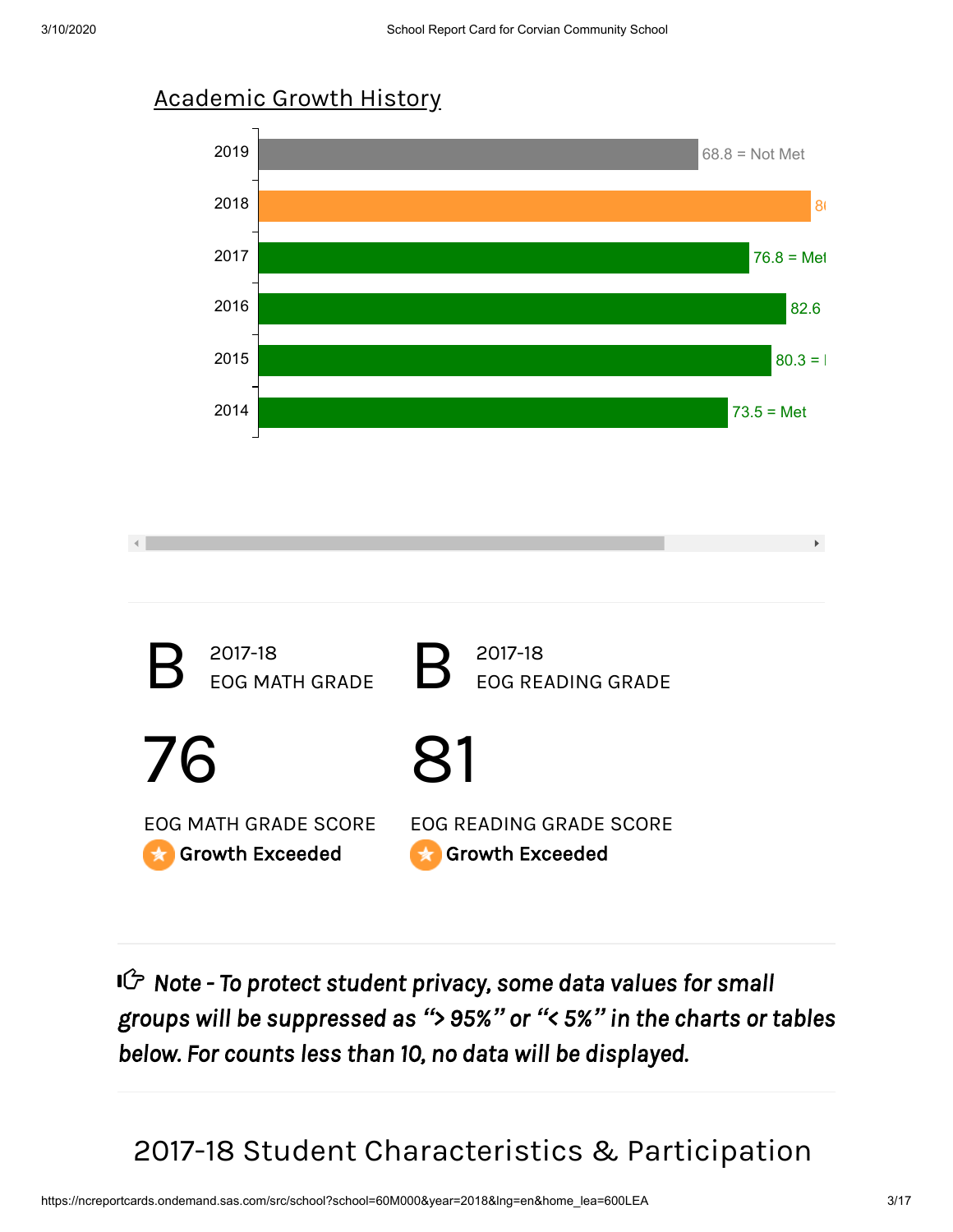## Corvian Community School



This section describes some key measures about the students at this school.



Incoming Student Readiness  $\bm{\Theta}$ 

66.7% of the students entering 6th Grade across the school are proficient.



48% of the students entering 6th Grade across the state are proficient.

Percentage Economically Disadvantaged  $\boldsymbol{\Theta}$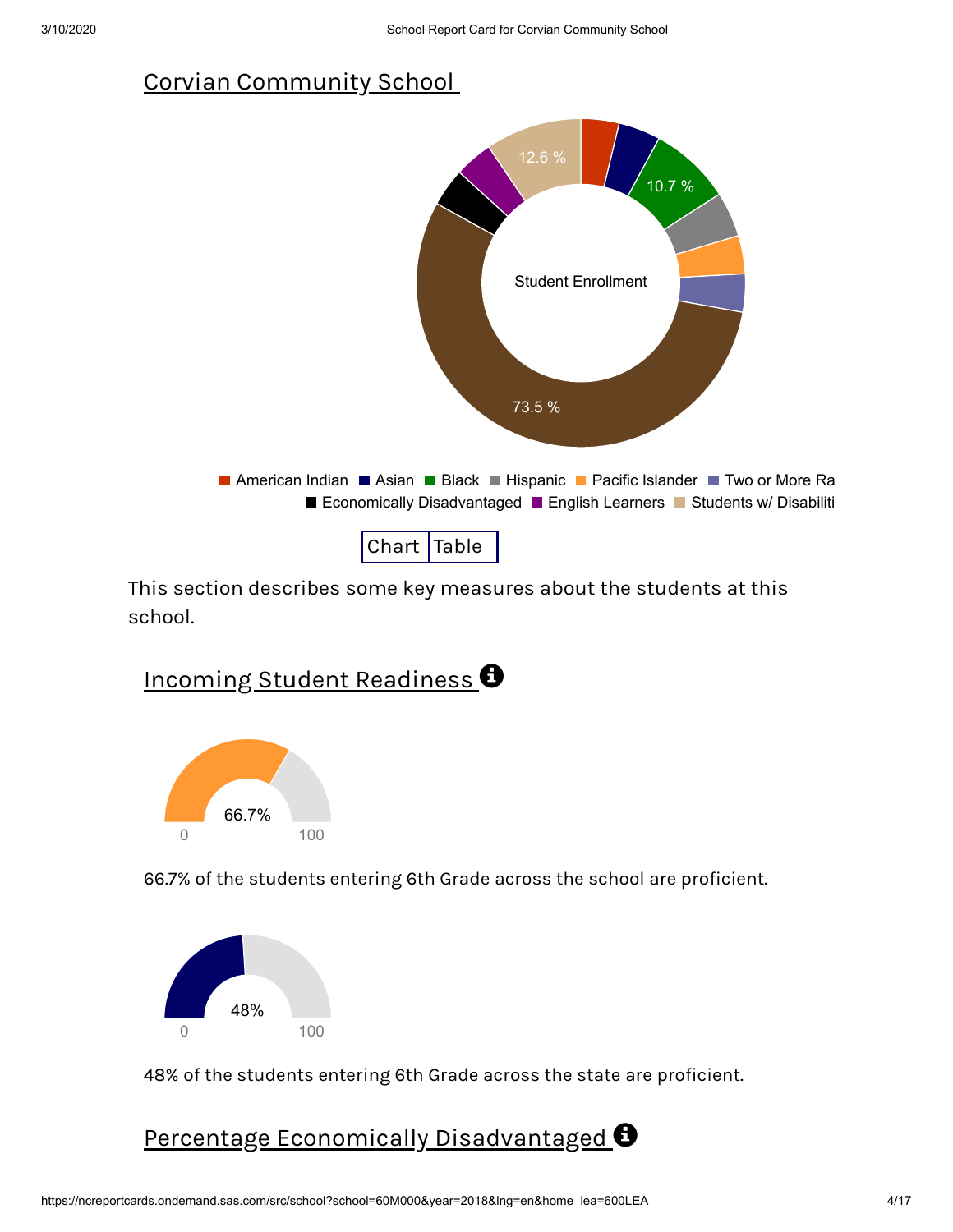

5% of Students across the school are economically disadvantaged.



44.3% of Students across the state are economically disadvantaged.

## 2017-18 Student Performance

|                    | $\sqrt{2}$ Student Performance   Student Performance |
|--------------------|------------------------------------------------------|
| by School/District | by Subgroup                                          |

This section describes student performance in various test subject areas. Student test performance is reported as one of five achievement levels  $\bigoplus$ . Levels 1 and 2 are below grade level. Level 3 is grade level proficient. Levels 4 and 5 indicate students are on track for career and college readiness. For math, student test performance is reported as one of four achievement levels. Not Proficient is below grade level. Level 3 is grade level proficient, Levels 4 and 5 indicate students are on track for career and college readiness.

# Proficiency in Subject Areas

## Math Performance  $\boldsymbol{\Theta}$

Summary Chart | Table 90.0 % 100.0 %  $=$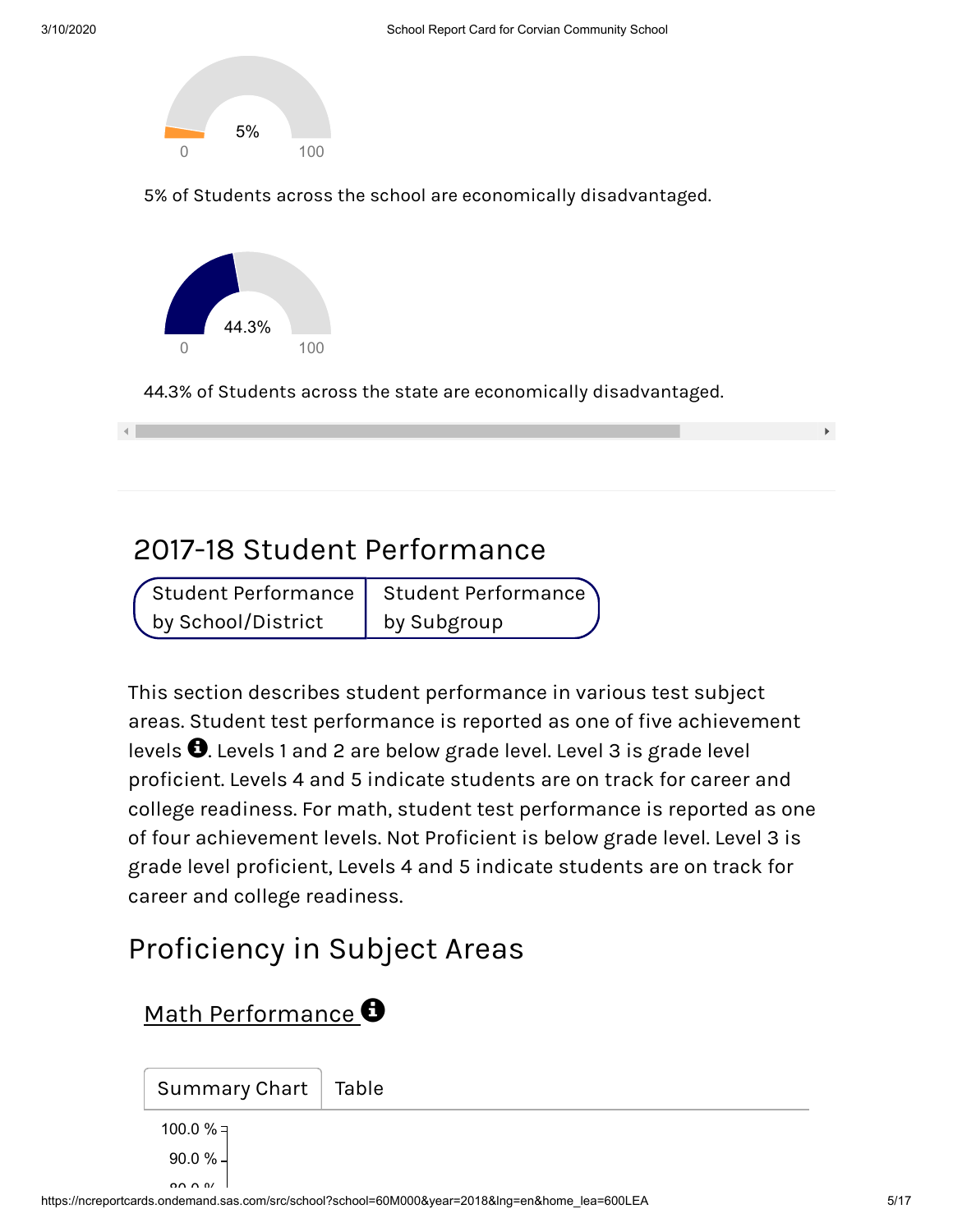3/10/2020 School Report Card for Corvian Community School



Grade Level Proficient (Levels 3-5) Career & College Ready (Levels 4-5)

## English Language Arts/ Reading Performance



Grade Level Proficient (Levels 3-5) Career & College Ready (Levels 4-5)

## Science Performance<sup>O</sup>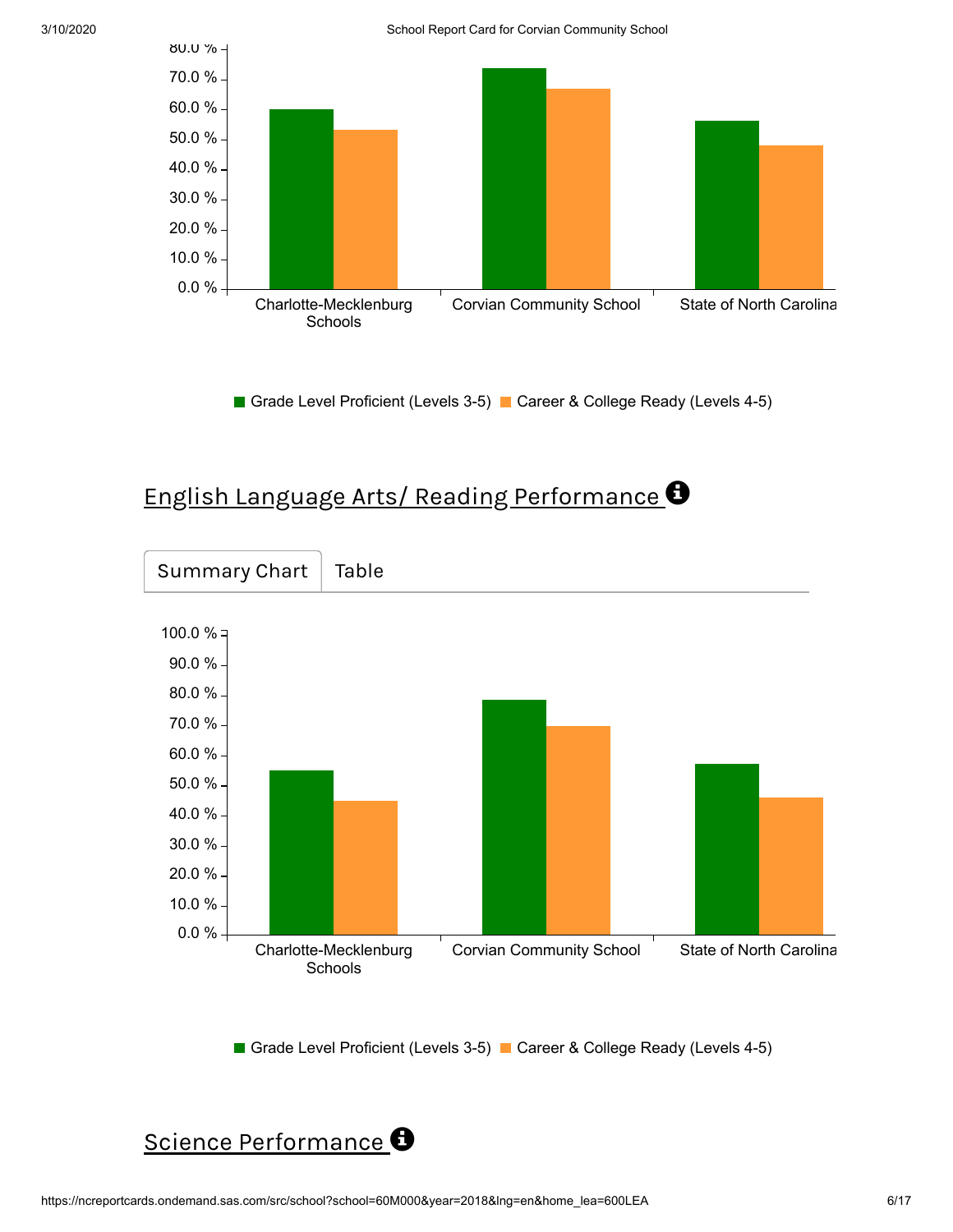

Grade Level Proficient (Levels 3-5) Career & College Ready (Levels 4-5)

## Other Measures



■ State of North Carolina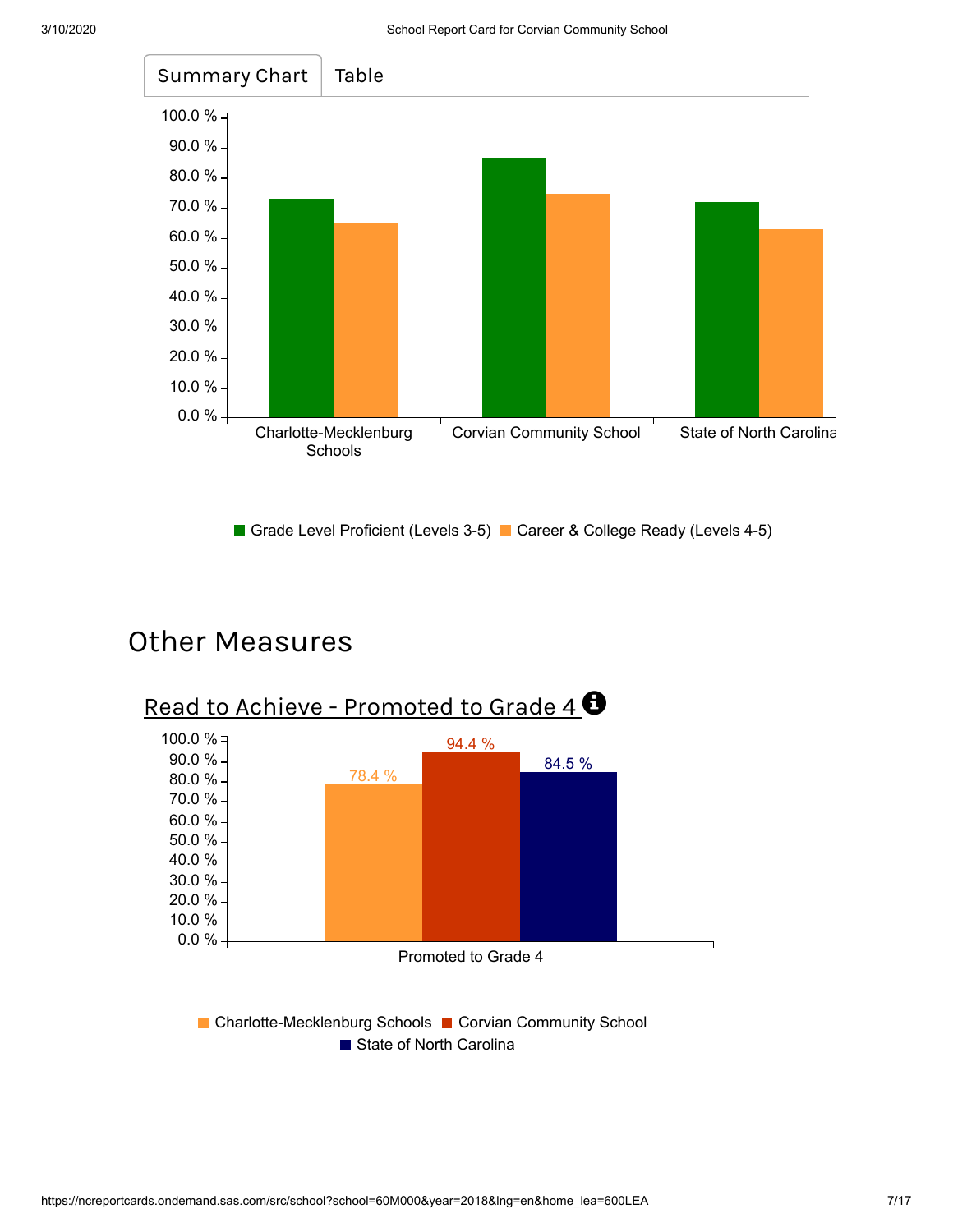

## Test Participation $\boldsymbol{\Theta}$

Percentage of students participating in state mandated standardized

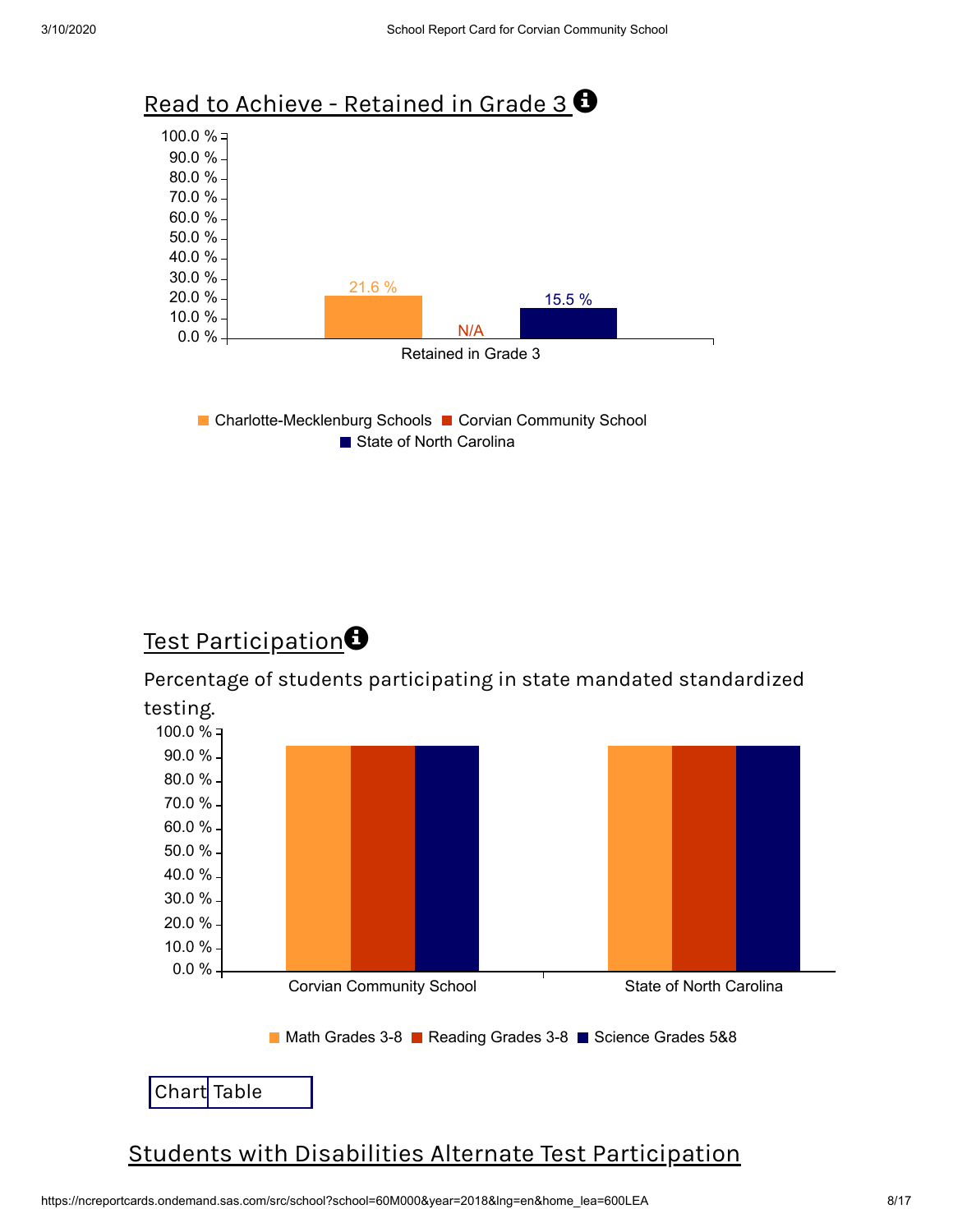The percent of tested students is expected to be below 1% at the state level. Most schools have so few students that this information may be masked to protect student privacy. $\bm{\Theta}$ 

#### $\mathcal{A}$  .

## 2017-18 Teachers and Qualifications

This section provides information on teachers and their qualifications.



Fully Licensed Teachers



 $\mathbf{F}$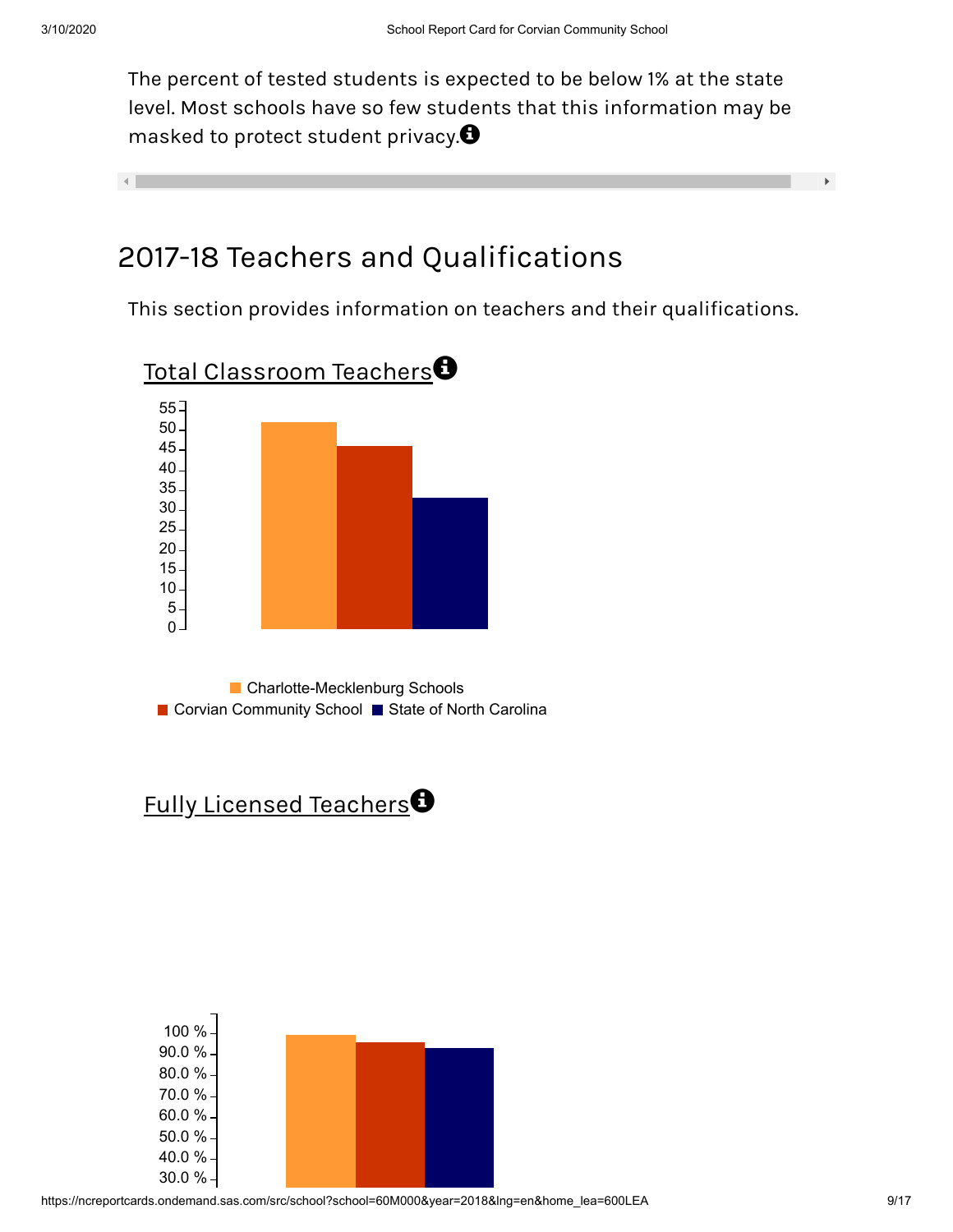







## 2017-18 School Environment

View Environment by School/District View Environment by Subgroup

This section provides information on the school environment and facilities

Total Students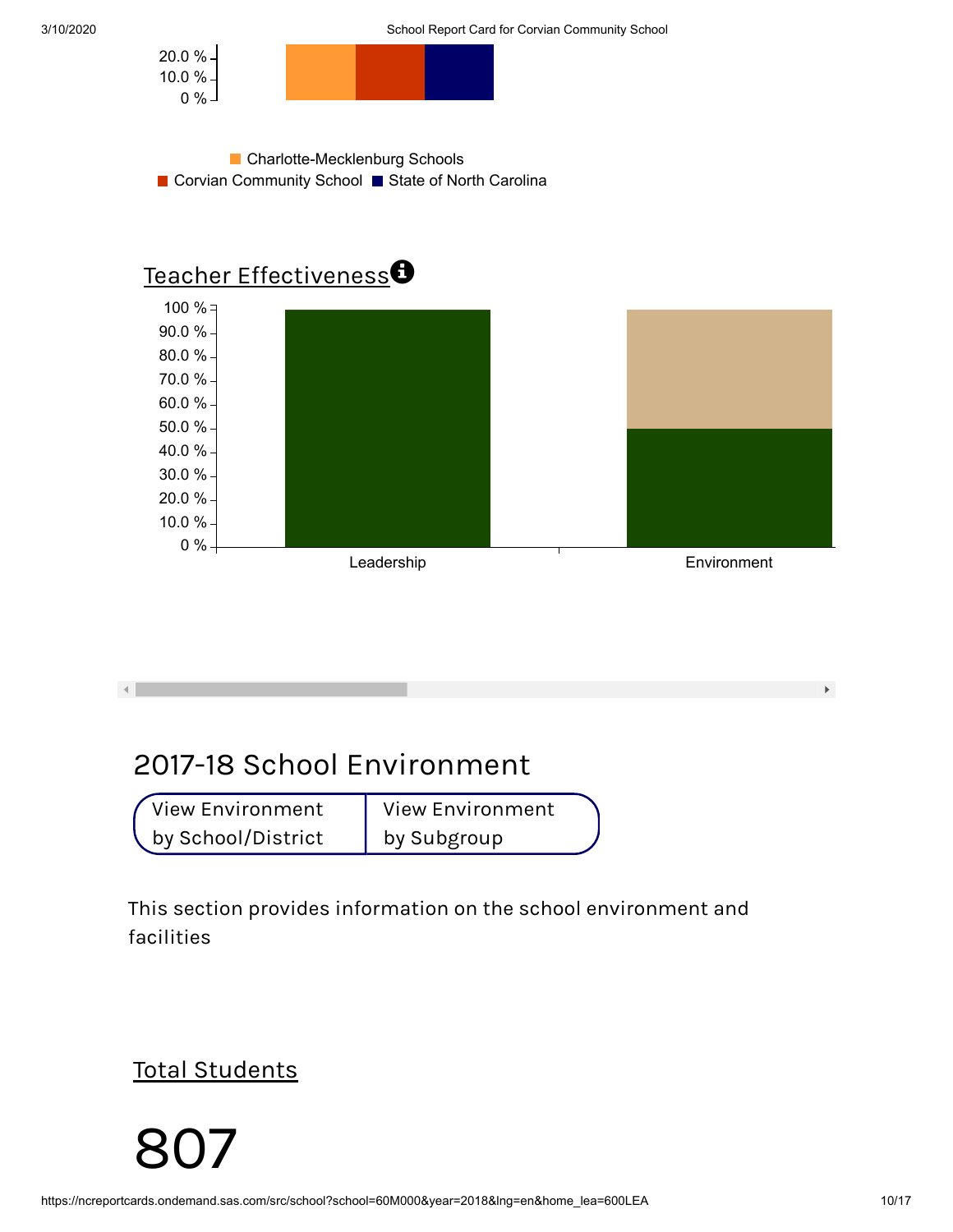







## Average Class Size<sup>O</sup>

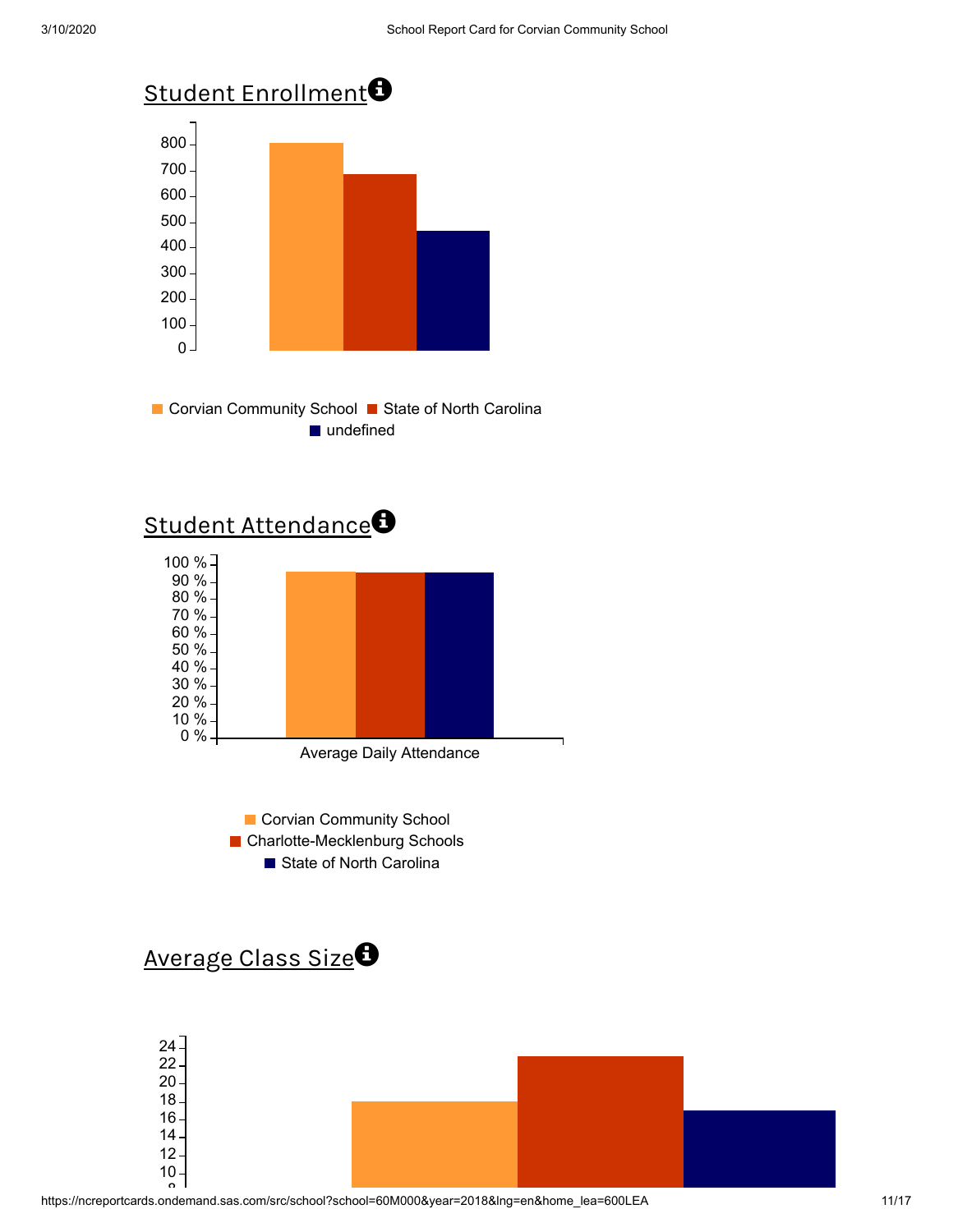



## Suspension and Expulsion Rates (per 1000 students)  $\bm{\Theta}$



■ Charlotte-Mecklenburg Schools ■ Corvian Community School ■ State of North

## Chart Table

## Rates of Criminal Acts, Bullying, Law Enforcement Referrals, and Arrests (per 1000 Students)  $\boldsymbol{\Theta}$

|                                      | Criminal<br>Acts | Harrassment | Bullying and Referral to Law<br><b>Enforcement Arrests</b> |      |
|--------------------------------------|------------------|-------------|------------------------------------------------------------|------|
| Charlotte-<br>Mecklenburg<br>Schools | 0.00             | 0.06        | 8.84                                                       | 0.00 |

| Corvian             | 0.00 | 0.00 | 1.24 | 0.00 |
|---------------------|------|------|------|------|
| Community<br>School |      |      |      |      |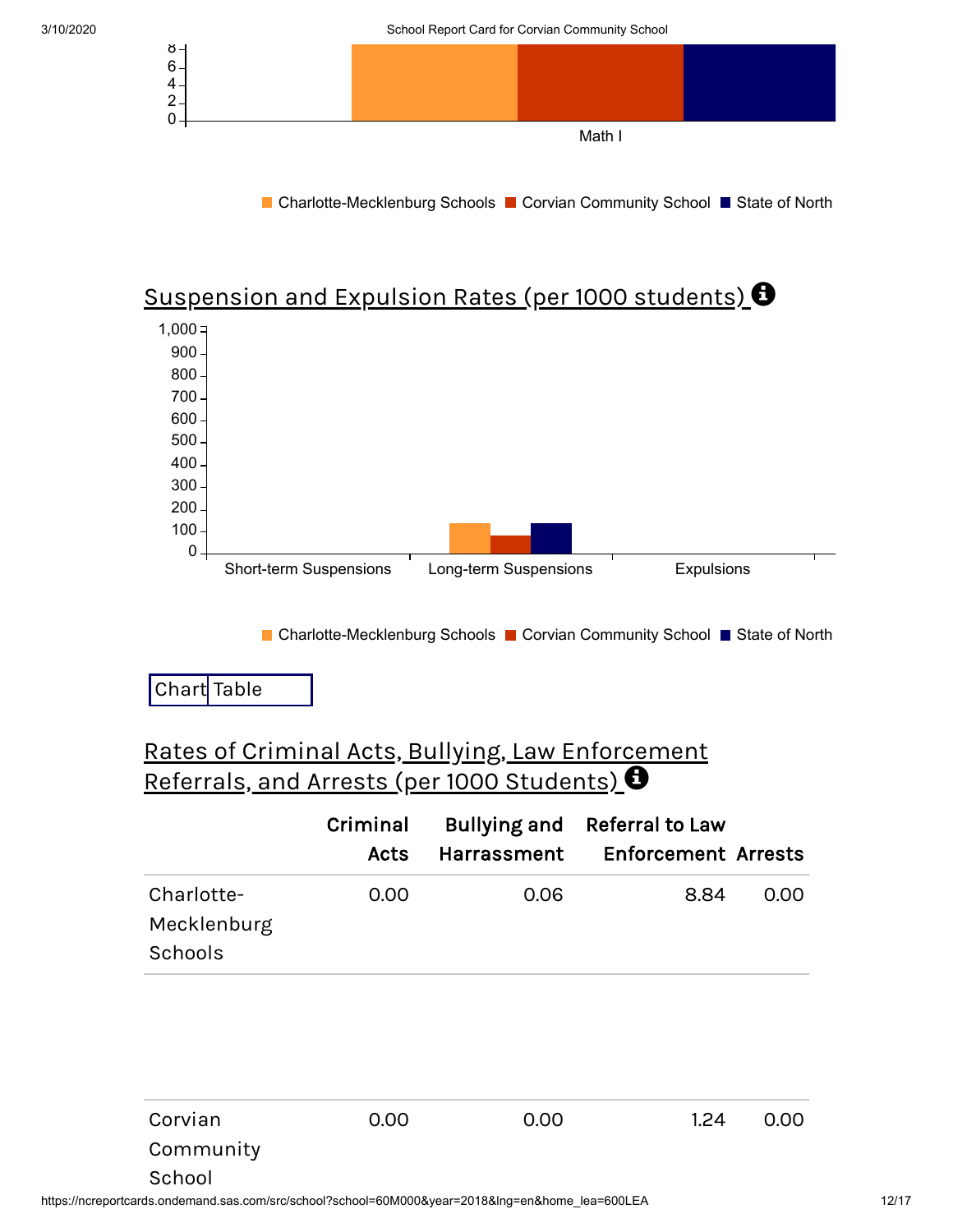

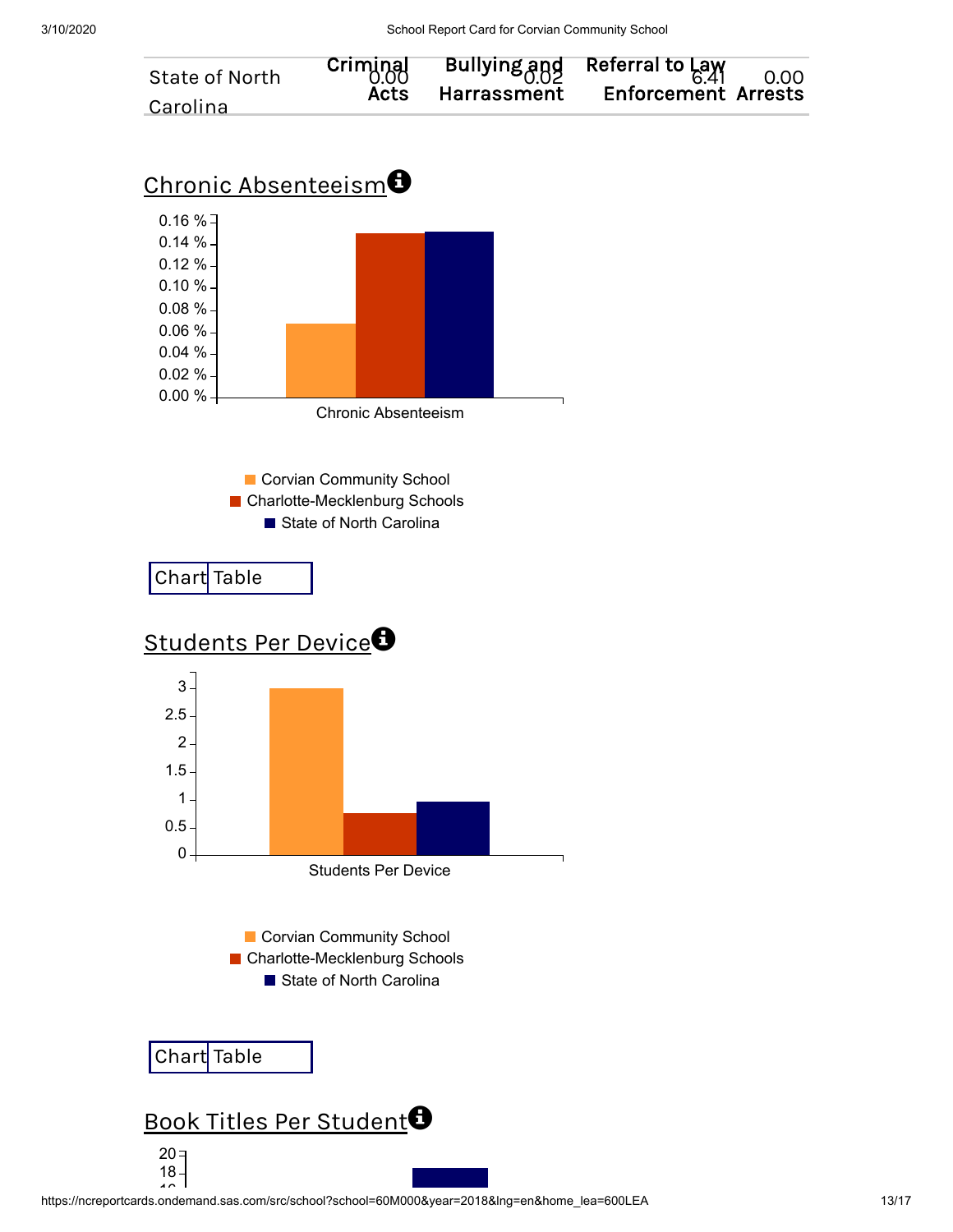

Wireless Access Points per Classroom $\bm \Theta$ 



## Arts Education  $\bm{\Theta}$

The following arts education programs are offered at Corvian Community School.

|              |              | <b>Theatre</b> | <b>Visual</b> |
|--------------|--------------|----------------|---------------|
| <b>Dance</b> | <b>Music</b> | <b>Arts</b>    | <b>Arts</b>   |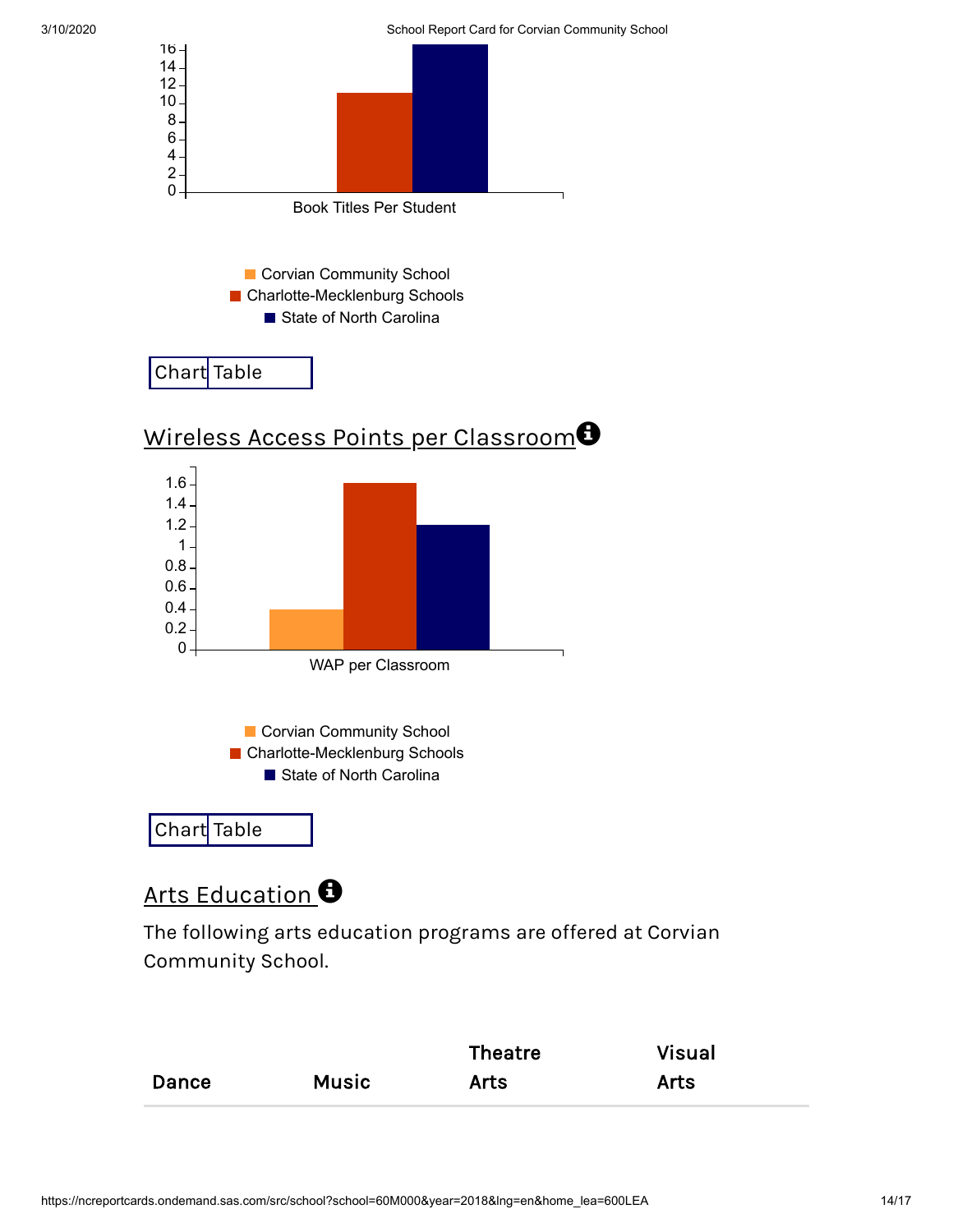| Dance | Music | Theatre<br><b>Arts</b> | Visual<br><b>Arts</b> |
|-------|-------|------------------------|-----------------------|
|       |       |                        |                       |

# $\mathbf{\mathfrak{O}}$  Strategic Planning 2017-18  $^{\circ}$

This section provides information on Corvian Community School's strategic planning, goals and progress.

# $\bm{\mathfrak{O}}$  Progress Goals  $\bm{\Theta}$

This school has progress goals for Math Grades 3-8, and Reading Grades 3-8 in the following student groups - ALL, Students w/ Disabilities, and White.

### Click the following link  $\blacksquare$

[\(http://accrpt.ncpublicschools.org/essa\\_ltg/ltg.html\)](http://accrpt.ncpublicschools.org/essa_ltg/ltg.html) to see the progress of student groups at this school (note you will need to select this school again).

# Financial Data 2017-18

This section provides information on the school funding and expenditures. For more details see the NC Financial Transparency site here [\(https://gdacreporting.ondemand.sas.com/srcfinance/school?](https://gdacreporting.ondemand.sas.com/srcfinance/school?school=60M000&year=2018) school=60M000&year=2018)

Per Pupil Source of Funding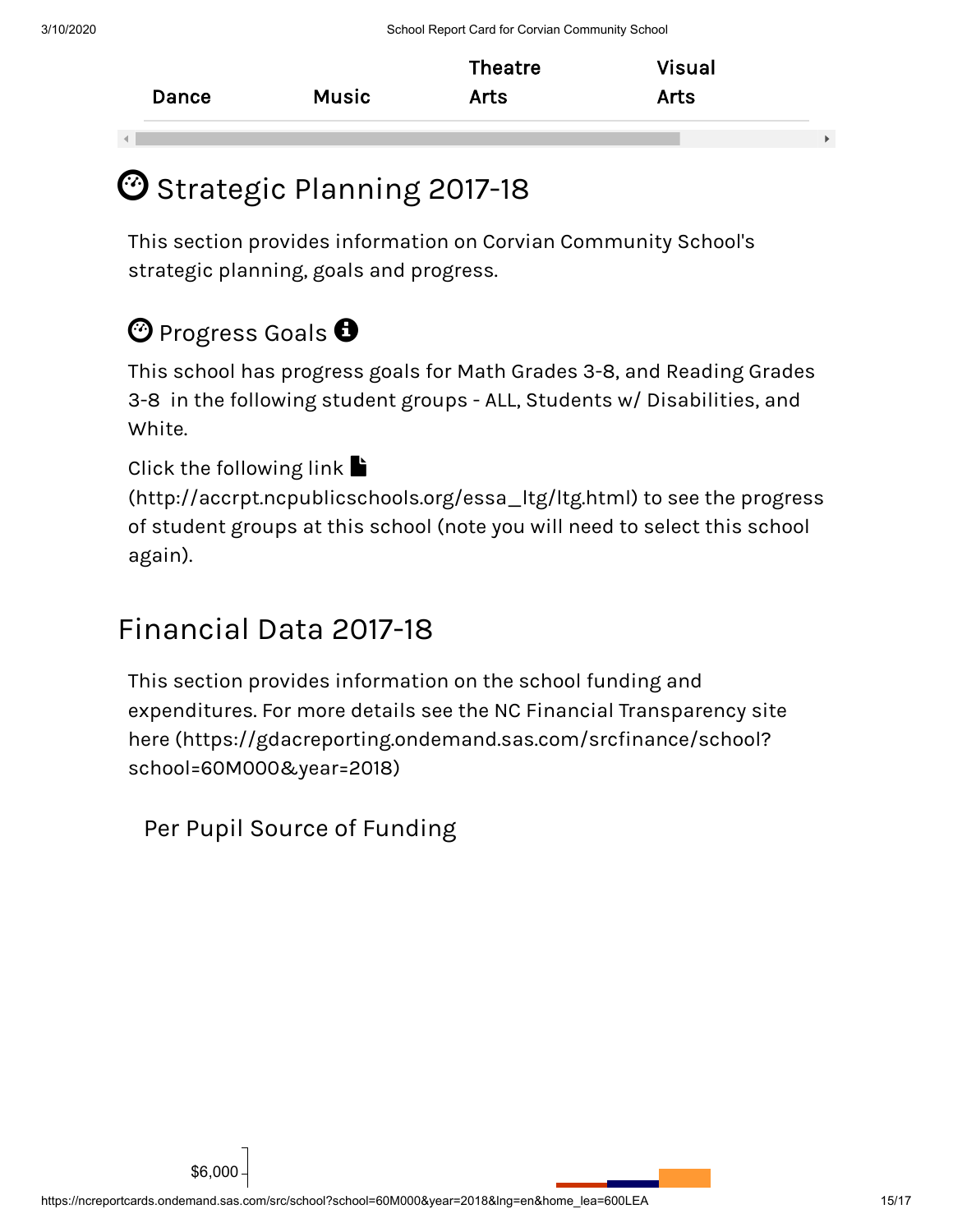

3/10/2020 School Report Card for Corvian Community School



■ Charlotte-Mecklenburg Schools ■ Corvian Community School ■ State of North

## Use of Funds